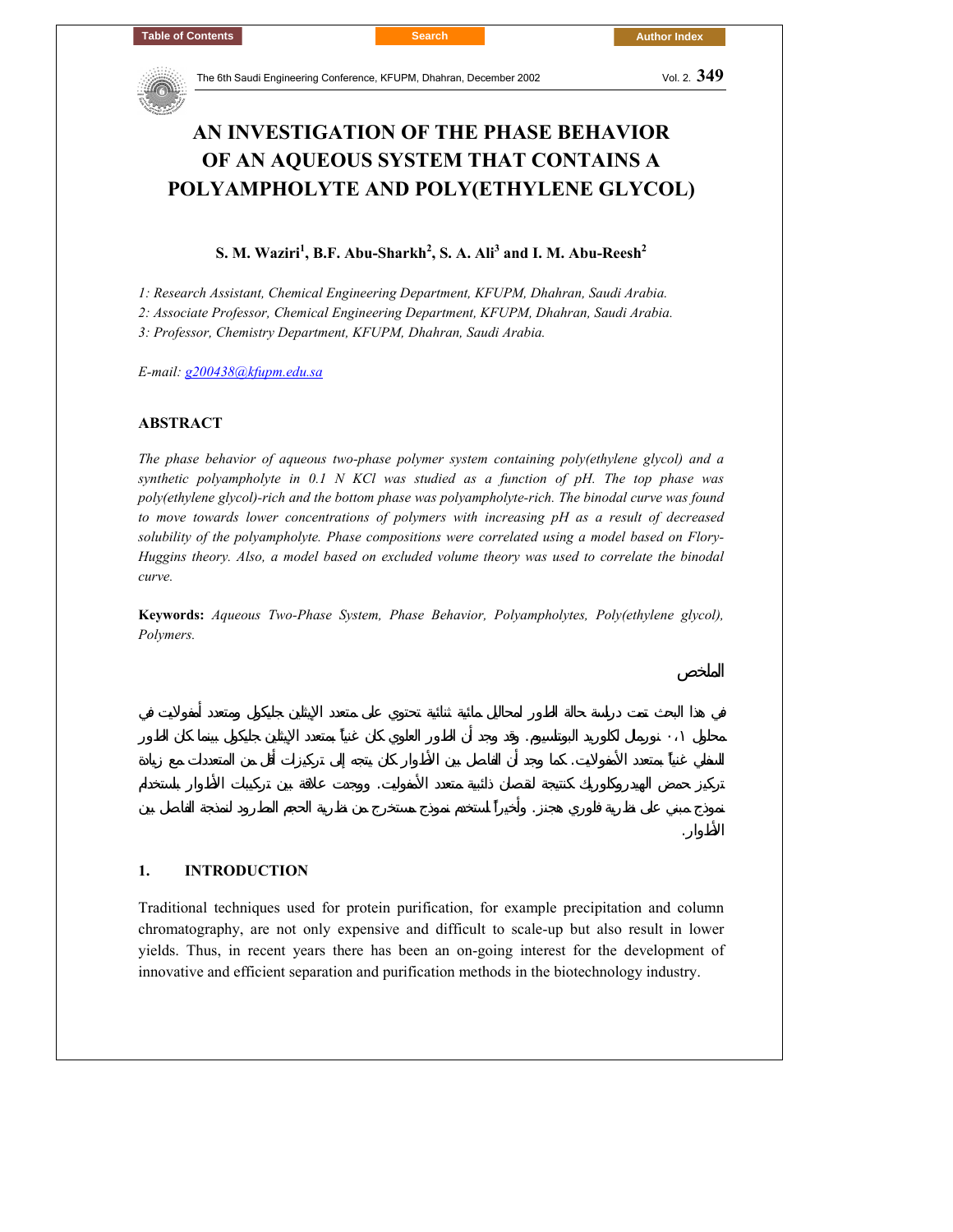Aqueous two-phase system has gained a significant interest as a method of protein purification [Albertsson, 1986; Walter *et al*, 1985]. This novel separation methodology exploits the remarkable fact that many aqueous polymer-polymer systems, under appropriate solution conditions, can spontaneously separate into two water-based, yet immiscible, phases. The phases offer different physical and chemical environments, which allow for the selective partitioning of proteins and other biomolecules while maintaining their native conformations and biological activities. The attractiveness of the technique is due to its simplicity, amenability to linear scale-up and potential for continuous operation [Patrickios *et al*, 1992]. However, industrial application of the method is still not widespread. One of the main reasons for the reluctance of the industry to incorporate the technique is the cost of the phase-forming polymers. In order to make the method attractive as well as respond to current environmental awareness, there is need to develop alternative phase-polymers that are capable of being recovered and recycled.

Introduction of stimuli-responsive polymers, such as polyampholytes, in aqueous two-phase systems is a new development in the search for alternative phase-forming polymers. Polyampholytes are polyelectrolytes containing both positive- and negative-charged units [Ohlemacher *et al*, 1996]. Depending on the pH of the medium, polyampholytes can exhibit the properties of either polyacids or polybases. What makes polyampholytes interesting is that they can be easily recovered by isoelectric precipitation and recycled. But, in spite of the promising features of polyampholytes as shown by the work of Hughes and Lowe [1988], there seems to be little effort in further investigations to assess the potential of these very interesting polymers for separation of proteins.

Recently, [Al-Muallem *et al* ,2002] reported the synthesis of new ionic polymers using cheap and commonly available chemicals. The polymers, just like proteins, contain two pH-triggerable functionalities (N and  $CO<sub>2</sub>$ ) that make them exhibit pH responsive behavior. One of the polymers was found to be almost water-insoluble in acidic pH range. This behavior makes it a potential candidate for industrial applications since it can be effectively removed from solution by pH-controlled precipitation. Furthermore, in applications such as protein partitioning, the protein-like structure of the polymer is expected to enhance protein-polymer interactions.

In this paper, we present a study on the phase behavior of a polyampholyte with poly(ethylene glycol) (PEG) in water. The polyampholyte (PA), which is composed of an anionic polyelectrolyte (APE) and a polybetaine (PB) in the mole ratio APE:PB=0.71:0.29, is a product of [Al-Muallem *et al* research ,2002]. Our focus here is on determining the effect of pH on the phase behavior of the polyampholyte-PEG system as a preliminary to investigating the potential of this polymer in protein partitioning. PEG, a commonly studied water-soluble polymer, was selected as the second polymer for this study because of its low cost and availability in different molecular weights. In addition, the phase behavior of the polymer system was correlated using the correlation proposed by Diamond and Hsu [1998].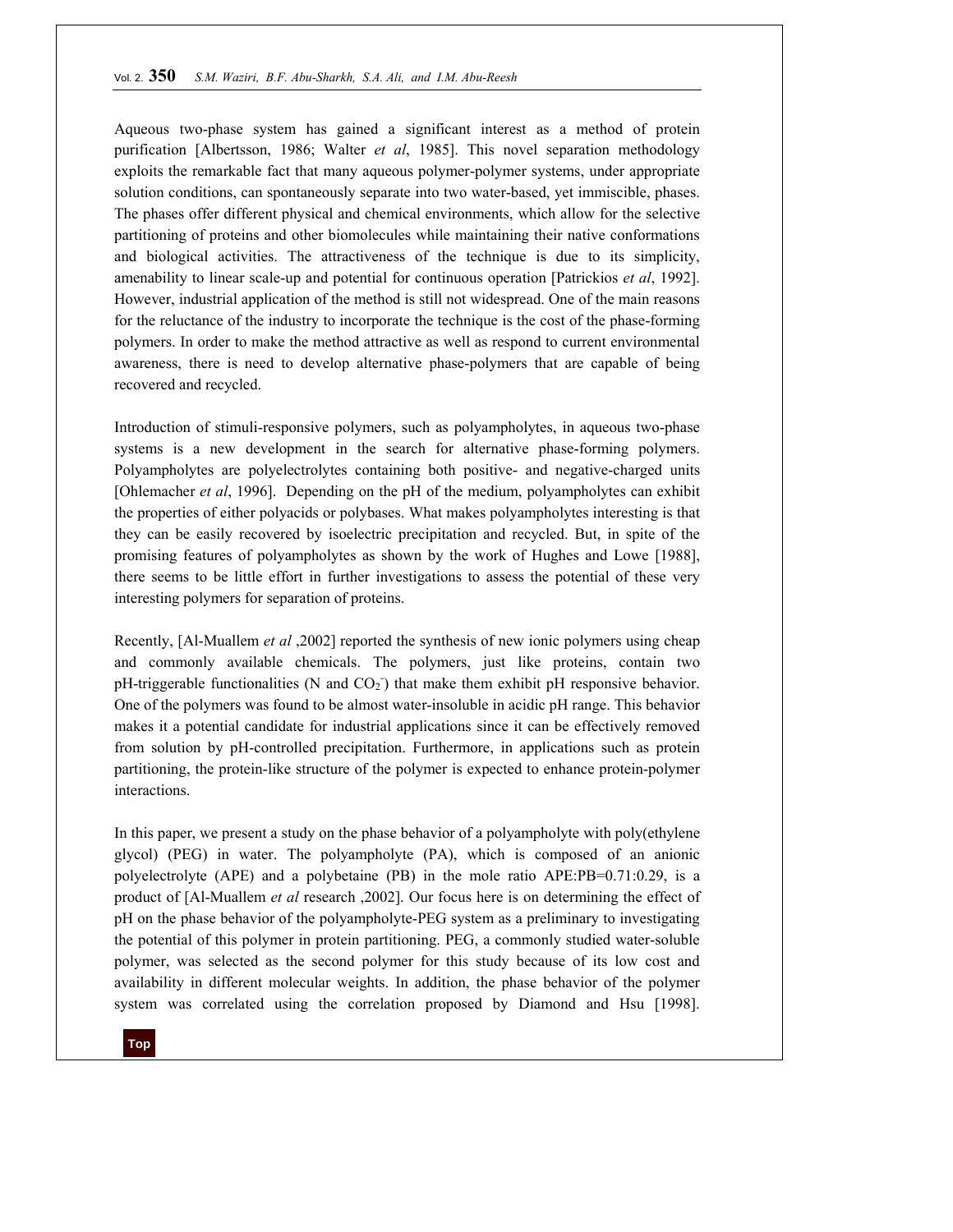The binodal curve was also correlated using the model formulated by Guan *et al* [1993]. It is hoped that the experimental results from this study will help greatly in developing a costeffective aqueous two-phase system for protein separation.

# **2. EXPERIMENTAL**

## **2.1 Materials**

Poly(ethylene glycol) (MW 35,000) was purchased from Mark-Schuchardt. Anionic polyelectrolyte (APE) (MW 33,000) was synthesized via Butler's cyclopolymerization technique. Complete detail of the synthesis was described elsewhere [Al-Muallem *et al*, 2002]. The polyampholyte (PA) is composed of the anionic polyelectrolyte (APE) and a polybetaine (PB) in the mole ratio x:y=0.71:0.29. The structural formula of the polyampholyte is shown in **fig. 1.** Potassium chloride and other chemicals used are of analytical grade. All glassware were cleaned using deionized water.



**Figure 1**. Chemical structure of the polyampholyte.

# **2.2 Phase behavior**

A phase diagram graphically depicts the phase behavior, thereby delineating the potential working area, of an aqueous two-phase system. It provides information about the polymer compositions necessary to form a system with two phases that are in equilibrium, the resulting concentration of phase components in the top and bottom phases, and the ratio of phase volumes. These are vital information required for protein separation work. The binodal curve is a line that divides regions of component concentrations that will form two immiscible aqueous phases from those that will form one phase. Polymer concentrations of the two phases in equilibrium with each other are connected by tie lines. The binodal curve may be constructed using one of the following methods: turbidometric titration, cloud point method or node determination. Here, we use turbidometric titration method and node determination method to obtain the binodal curves and tie lines respectively.

Three stock solutions of PA  $(\sim 19\%)$  were prepared, each treated with a different amount of HCl; 0.25, 0.5 and 0.6 equiv. HCl. The corresponding pH values of the stock solutions, measured using a Corning pH meter, were found to be 7.89, 7.41 and 7.37. The concentration of the PEG stock solution was 25 %w/w. All the stock solutions were prepared in 0.1 N KCl. Known weights of the stock solutions of PA (pH 7.89) and PEG were added to a 10 mL magnetically stirred conical flask until the clear system became turbid. Then the system was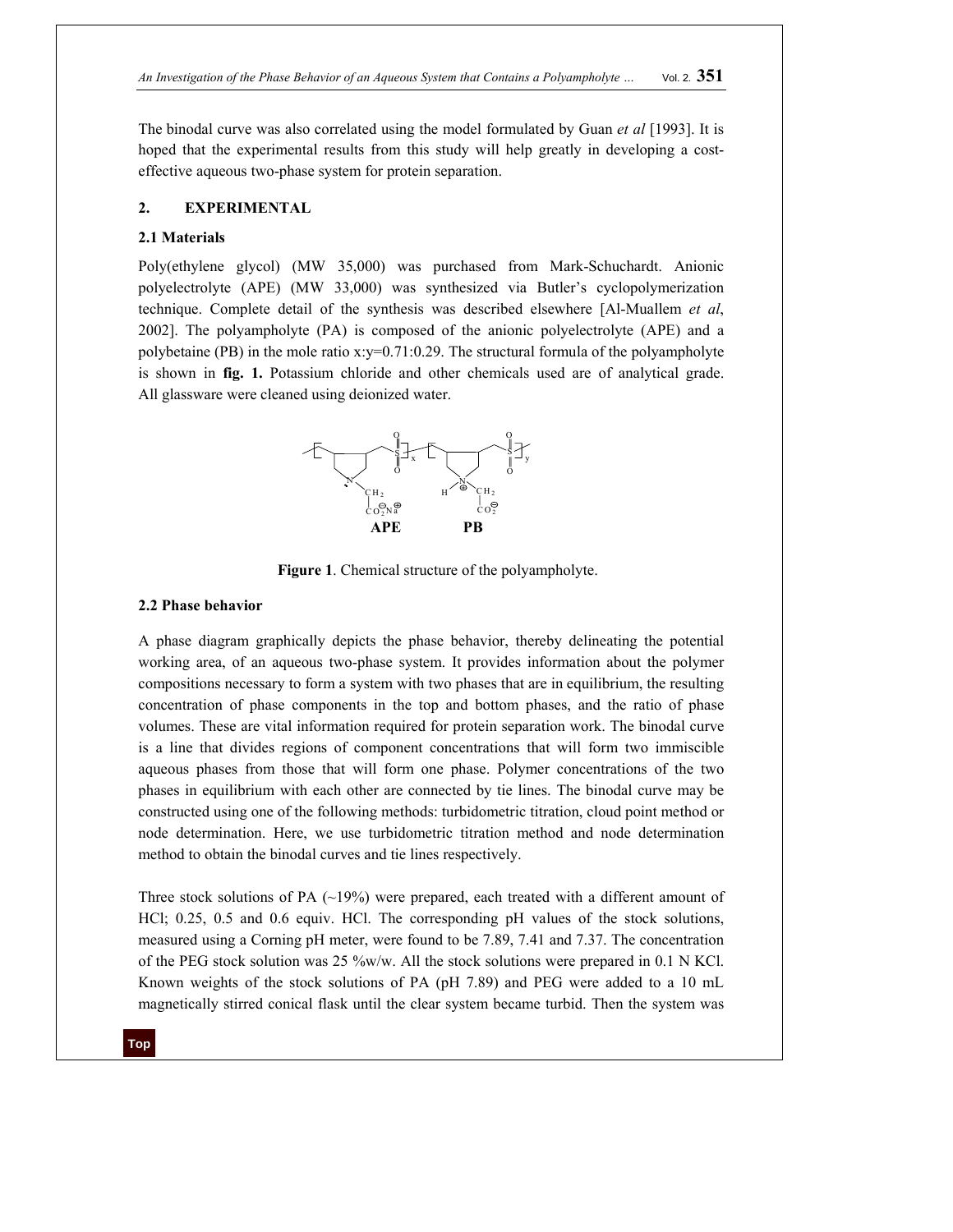titrated, dropwise, with 0.1 N KCl until it became clear, i.e., one phase is formed. The weight of KCl solution added just prior to one phase formation was noted. At this point, the final composition of the polymers calculated corresponds to a point on the binodal curve. After obtaining the first point, a concentrated solution of PEG was added again to obtain a turbid suspension, and dilution with 0.1 KCl solution was repeated to obtain a second point on the binodal. This procedure was continued until a sufficient number of points for the construction of the binodal curve were obtained. Similar experiments were conducted using the other two PA stock solutions.

Precise compositions of the phases were determined by analyzing the compositions of the top and bottom phases using <sup>1</sup>H NMR technique. A detailed explanation of the method is available in the literature [Ali *et al*, 1997]. Phase densities were measured using a densimeter at 23  $^{\circ}$ C with water as reference fluid.

## **3. RESULTS AND DISCUSSIONS**

#### **3.1 Phase behavior**

The new polymer used in this study is a polyampholyte (PA) having a mole ratio of 0.71:0.29 of APE:PB. The composition was determined using potentiometric titration [Al-Muallem *et al*, 2002]. In 0.1 KCl the polyampholyte precipitate out of solution upon addition of 0.62 equivalent HCl (pH 7.0). The addition of salt to the polymer solution screens electrostatic interactions and weakens attractions thereby enhancing the solubility of the polyelectrolyte. The PA was found to form two-phase system with PEG (mol wt 35 000). While the PEG showed greater preference to remain in the top phase, the PA displayed predominant presence in the bottom phase. Figure 2 shows the phase diagram obtained for the PA with PEG in water at various concentrations of HCl at  $23^{\circ}$ C. The figure suggests that the pH of the medium has a tremendous effect on the phase composition of the system. Compared to the binodals constructed at pH 7.41 and pH 7.37, the binodal at pH 7.89 require higher concentration of the phase polymers to form an aqueous two-phase system. This is probably due to decrease in hydrodynamic volume of the PA as the concentration of HCl increases. Previous study [Al-Muallem *et al*, 2002] on the effect of added HCl on the viscosity behavior of the PA has shown that increase in pH leads to reduction in intrinsic viscosity of the PA solutions. It is known that hydrodynamic volume is directly proportional to intrinsic viscosity. Hence, it can be deduced that increasing the pH reduces the net charge of the polymer chain with a consequent reduction of intramolecular electrostatic repulsions that cause the chain to assume a more coiled structure of smaller hydrodynamic size. The coiling of the PA results in less interaction with the PEG and as a result lower concentration of polymers are required for phase separation. An overlap was observed between the binodal at pH 7.41 and pH 7.37. It is important to note that, very close to the critical point lesser amounts of the phase-forming polymers are required at pH 7.37, while at polymer concentrations far away from the critical point smaller amounts of the polymers are required to form a two-phase system at pH 7.41.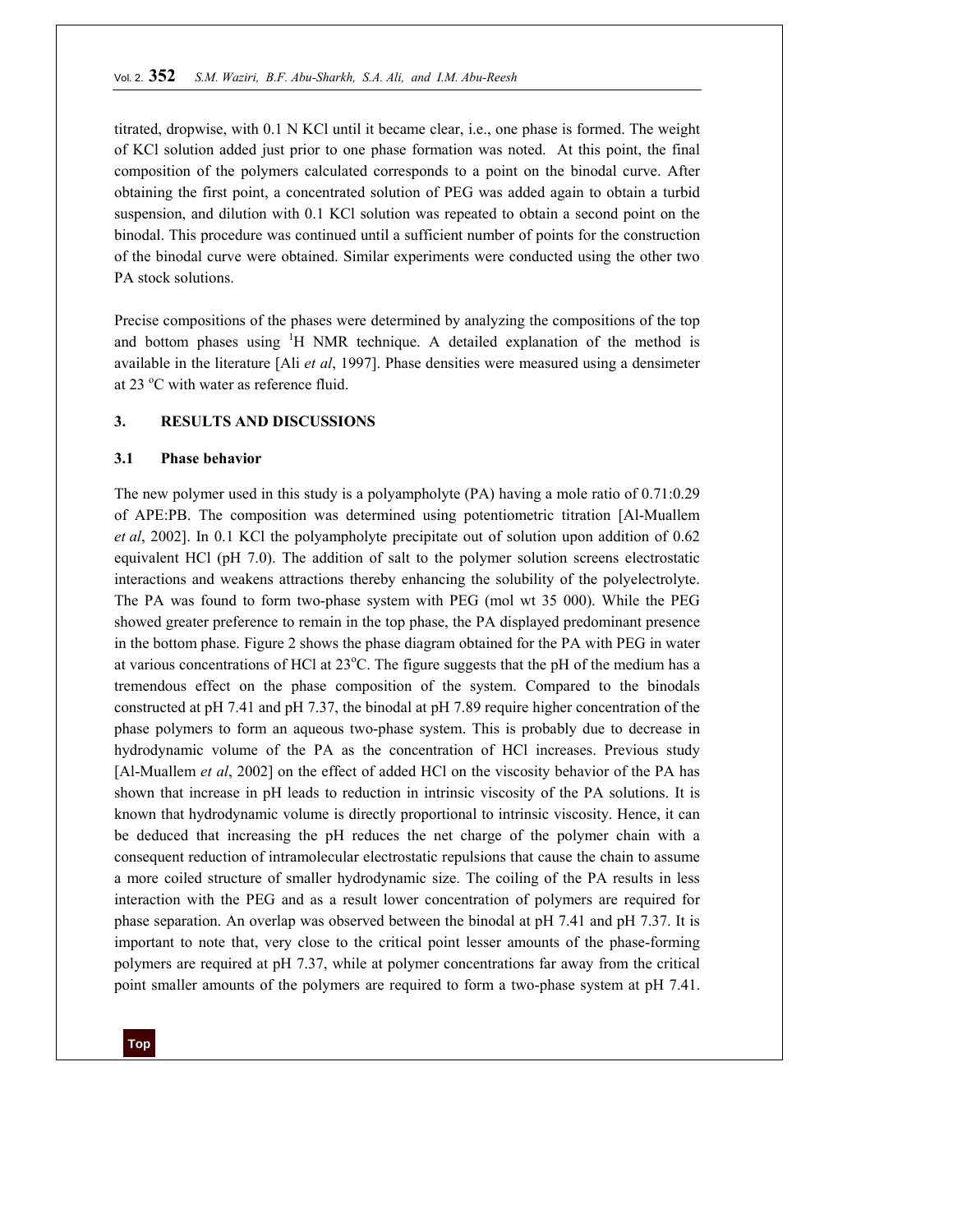Because the operating point of aqueous phase-systems used in protein partitioning is usually selected far away from the critical point, the system at pH 7.41 will probably be more suitable than the pH 7.37 system in such applications.



Figure 3 shows the phase diagram for a system composed of PEG-35,000 and PA (pH 7.41) in 0.1 N KCl. The binodal curve was constructed by turbidometric titration as explained in the experimental section. The tie lines are constructed by <sup>1</sup>H NMR technique [Ali *et al*, 1997]. The systems used to construct the lines are given in Table 1. The tie lines are helpful in constructing two-phase systems with similar volume ratio of the top and bottom phases.



**Figure 3.** Phase diagram for a system composed of PEG-35,000 and PA (pH 7.41) in 0.1 N KCl.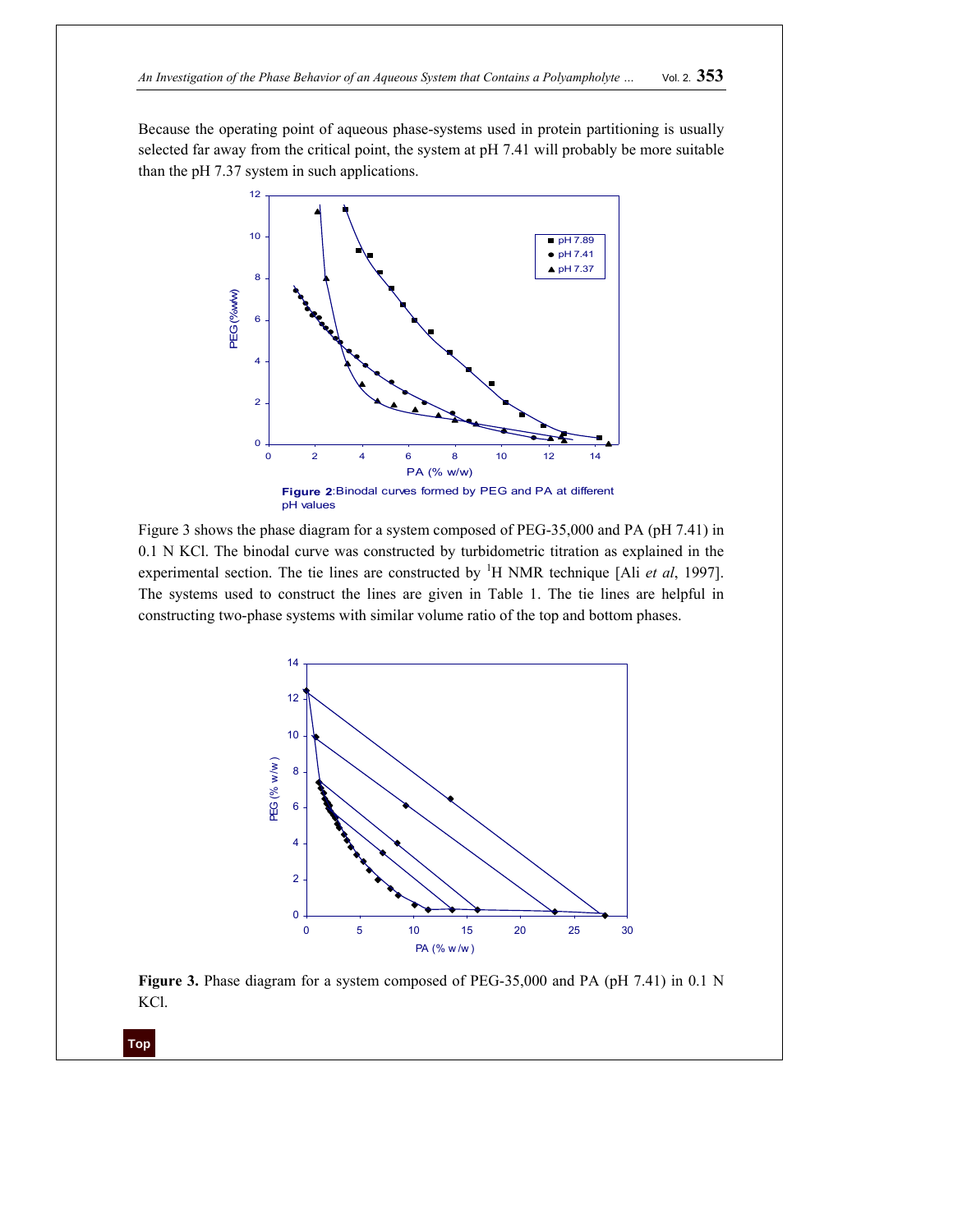|        | Total system |            |                 | Top phase  |                   | Bottom phase |            |        |
|--------|--------------|------------|-----------------|------------|-------------------|--------------|------------|--------|
| System | PA           | <b>PEG</b> | HC <sub>1</sub> | PA         | <b>PEG</b>        | PA           | <b>PEG</b> | Vol    |
|        | $(\% w/w)$   | $(\% w/w)$ | (equiv.)        | $(\% w/w)$ | $(^{0}/_{0} W/w)$ | $(\% w/w)$   | $(\% w/w)$ | ratio* |
|        | 7.18         | 3.46       | 0.50            | 2.08       | 5.94              | 13.67        | 0.31       | 1.32:1 |
| 2      | 13.43        | 6.49       | 0.50            | 0.00       | 12.50             | 27.96        | 0.00       | 1.18:1 |
| 3      | 9.30         | 6.10       | 0.50            | 0.90       | 9.90              | 23.20        | 0.20       | 1.5:1  |
| 4      | 8.45         | 4.00       | 0.50            | 1.20       | 7.40              | 16.00        | 0.30       | 1.12:1 |

\* Volume ratio of top and bottom phase.

Phase separation in the system under study takes place at a relatively low total polymer concentration. This can be seen from a comparison of our system with a commonly studied two-phase system formed by PEG and dextran as presented in figure 4. The data for the PEG3400-DexT70 system was reported by Diamond and Hsu [1989].



**Figure 4**. Comparison of phase diagrams of PEG-Dex-water and PEG-PA-water (pH 7.41; 0.1N KCl) systems. Data for the PEG-Dex-Water system was from Diamond and Hsu [1998].

#### **3.2 Phase diagram correlation**

To aid equipment design and optimization in the use of aqueous two-phase systems, several theories have been proposed for predicting thermodynamic and phase behavior of phaseforming systems. [Cabezas ,1996] presented a comprehensive review of the principal mathematical models and the relevant theories of phase formation in aqueous two-phase systems. He pointed out that there are roughly three schools of thought in the area of modeling of phase separation: (i) models based on extensions of lattice theories such as the Flory-Huggins theory; (ii) models based on osmotic virial expansions descended from the original work of Edmond and Ogston; (iii) models incorporating integral equation theory as a major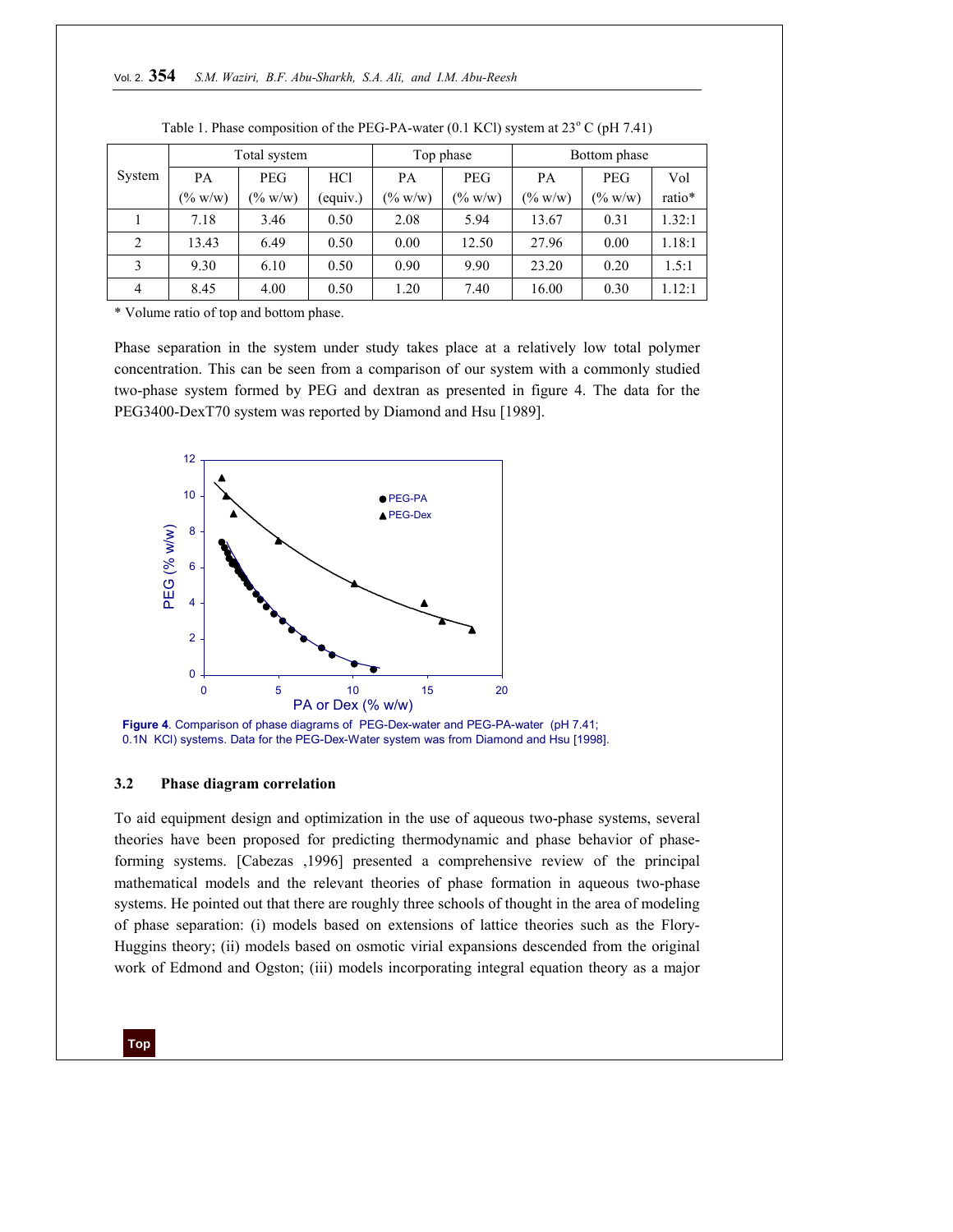element; and (iv) models that do not fall into the above categories, such as group contribution schemes and excluded volume approximations.

In order to correlate the tie lines, we employed the empirically extended relationship of Diamond and Hsu [1992] that is based on Flory-Huggins theory:

$$
\ln(K_1) = A_1 \big( w_1^* - w_1^* \big) \tag{1}
$$

$$
\ln(K_2) = A_2 \big( w_1^* - w_1^* \big) \tag{2}
$$

where  $w'$  and  $w''$  represent the polymer weight fractions in the upper and lower phase and A is function of the polymer molecular weight and the interactions between the polymers and water. The correlation result is shown in figure 5. It can be observed that the correlation of the type described above can be used to qualitatively describe the phase behavior of the two polymers system although it has been developed for nonelectrolyte systems. However, at pH 7.51, the PA is close to the isoelectric point (pH 7.0) and its behavior and chain conformation are fairly similar to the uncharged polymer leading to the observed correlation. Development of a more accurate model for phase behavior of a polyelectrolyte and an uncharged polymer is needed.



0.1N KCl using the method of Diamond and Hsu(1992).

We used a modified form of the "effective excluded volume (EEV)" model formulated by Guan *et al* [1993] to reproduce the experimental results of the binodal curve. The binodal model is given in equation 3.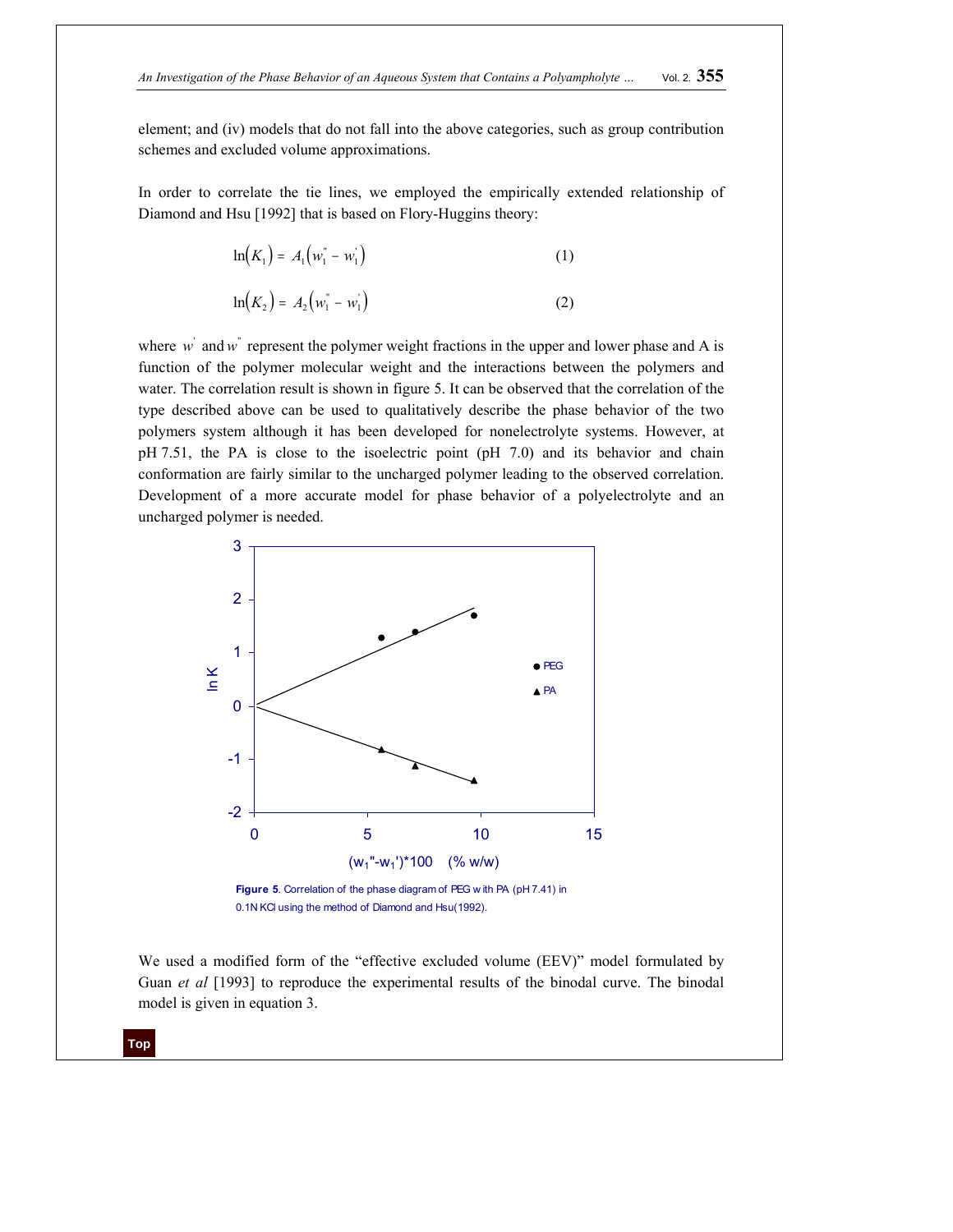$$
\ln\left(\left\langle V^*\right\rangle_{210}\frac{w_2}{\left\langle M_{rms}\right\rangle_2}\right)+\left\langle V^*\right\rangle_{210}\frac{w_1}{\left\langle M_{rms}\right\rangle_1}=0\tag{3}
$$

where  $\langle V^* \rangle$  is the EEV,  $\langle M_{\text{rms}} \rangle$  is root-mean square average molecular weight and w is weight fraction. Subscripts 1 and 2 refer to PEG and PA, respectively, while 0 refers to the solvent.

Since  $\langle V^* \rangle_{210} / \langle M_{rms} \rangle_{1}$  and  $\langle V^* \rangle_{210} / \langle M_{rms} \rangle_{2}$  are constants for a given system, then equation 3 can be rewritten as

$$
\ln(B_2 w_2) + B_1 w_1 = 0 \tag{4}
$$

In figure 6 the data points are the experimental results for the PEG-PA-water system at 23  $^{\circ}$ C and pH 7.41 and the curve is the binodal obtained by correlation using the modified binodal model (equation 4). The correlation coefficient for the model was found to be 0.997 while  $B_1$ and  $B_2$  are equal to 0.273 and 0.091 respectively. This shows that the binodal model correlates well with the experimental data within the limits of the accuracy of the experiments.



#### **4. CONCLUSION**

The phase behavior of two-phase aqueous polymer system containing PEG and PA was studied under different conditions of pH. The binodal curve was found to move towards lower concentrations of polymers with increasing pH as a result of decreased solubility of the PA